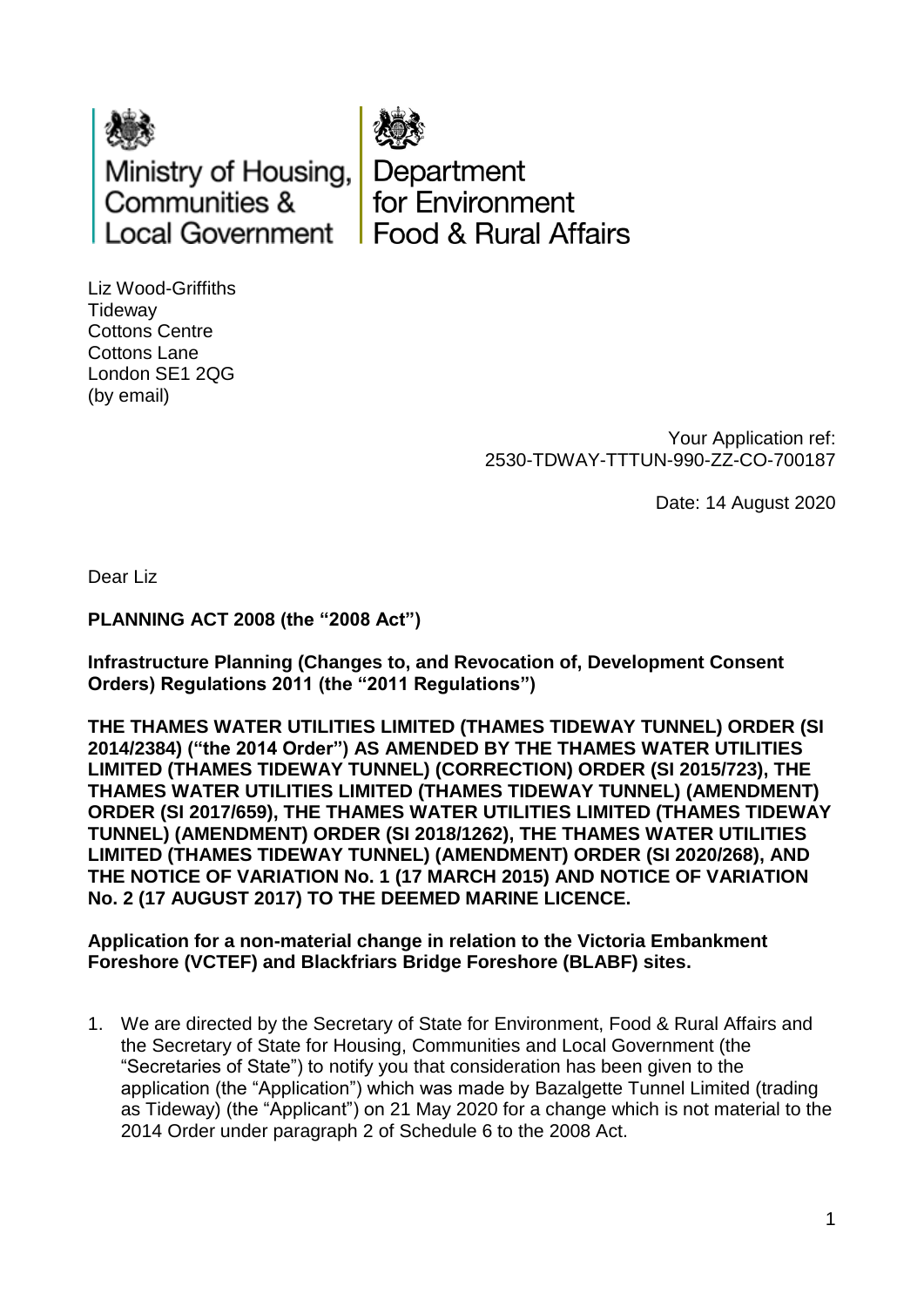- 2. Under the 2008 Act changes to a development consent order may be material or nonmaterial. The process for considering material changes is different to the process for considering non-material changes. In summary, material changes require greater prior publicity and consultation and consideration following submission. In contrast, nonmaterial changes are subject to a simplified and expedited process. Tideway has applied on the basis that the change requested is non-material.
- 3. The original application for development consent under the 2008 Act was submitted to the Planning Inspectorate by Thames Water Utilities Limited on 28 February 2013 and was granted consent on 12 September 2014. Consent was granted for the construction and operation of a wastewater transfer and storage tunnel, known as the Thames Tideway Tunnel, a number of connection tunnels and other associated development and ancillary works at 24 sites in London along the route of the tunnel and works to construct interception structures at 16 combined sewage overflows.
- 4. The Applicant has the benefit of the 2014 Order by virtue of a transfer of powers by Thames Water Utilities Limited dated 24 August 2015 made pursuant to Article 9 of the 2014 Order.
- 5. The consented works at Victoria Embankment Foreshore (VCTEF) are set out under Work Numbers 16a, 16b and 16c of Part 1 of Schedule 1 to the 2014 Order. Work numbers 16a and 16b form part of the nationally significant infrastructure project (as defined in sections 14 and 29(1A) of the 2008 Act) and comprises 16a: the Victoria Embankment Foreshore CSO drop shaft, and 16b: the Regent Street connection tunnel which will connect the CSO drop shaft with the main tunnel (east central) (authorised under Work No. 1c). Work No 16c sets out the "associated development" (as defined in section 115(2) of the 2008 Act) and comprises a range of demolition and construction activities.
- 6. The consented works at Blackfriars Bridge Foreshore (BLABF) are set out under Work Numbers 17a and 17b of Part 1 of Schedule 1 to the 2014 Order. Work number 17a forms part of the nationally significant infrastructure project (as defined in sections 14 and 29(1A) of the 2008 Act) and comprises the Blackfriars Bridge Foreshore CSO drop shaft, which will connect directly with the main tunnel (east central) (authorised under Work No. 1c). Work No 17b sets out the "associated development" (as defined in section 115(2) of the 2008 Act) and comprises works to intercept and divert flow from the main Fleet CSO and connect the northern Low-Level Sewer No 1 to the CSO drop shaft. Work No 17b also includes a range of demolition and construction activities.
- 7. The Applicant is seeking consent for a change to the 2014 Order to ensure that the permitted works at the VCTEF and the BLABF sites can be completed as originally intended.
- 8. The proposed amendment at the VCTEF site involves only correcting an anomaly in the approved site works parameter plan and corresponding text in the DCO, with no changes to the authorised works. The Applicant is seeking consent for the following amendments to the DCO:
	- a. Amendments to the Site works parameter plan (Drawing DCO-PP-16X-VCTEF-180008-rev 3) so that the shaft parameter within the site is expanded slightly westwards to match the actual shaft construction works approved by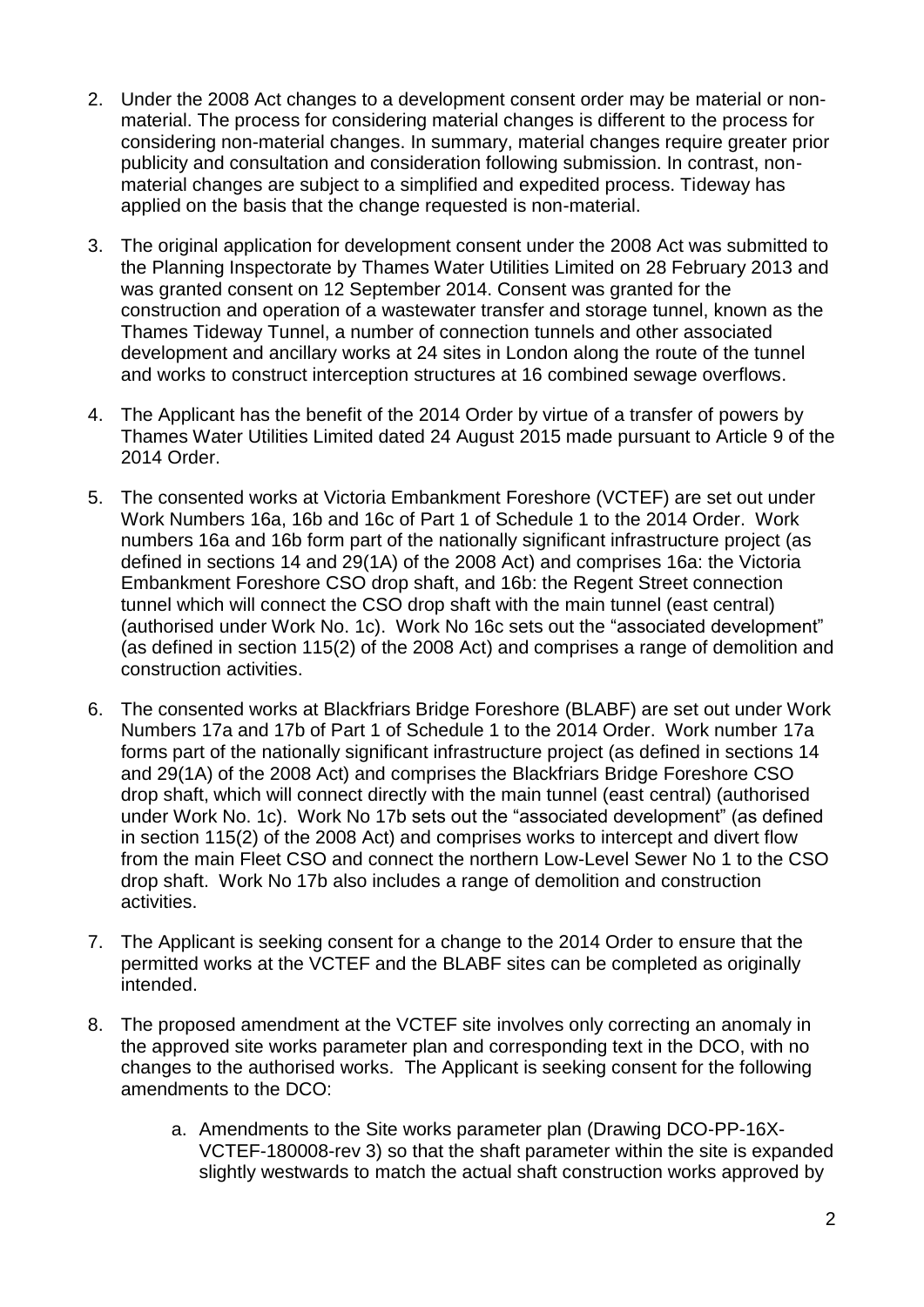the DCO. There are no changes to the size and location of the shaft on the ground within the site. The revised drawing (DCO-PP-16X-VCTEF-180008 rev 4) shows the amended shaft parameter.

- 9. The proposed amendments at the BLABF site involve the below-ground demolition of part of the existing Low-Level Sewer No 1 and pipe subway above it, to facilitate the construction of the overflow weir chamber required as part of the interception of the sewer to divert the waste water flow into the main tunnel. The sewer and pipe subway will then be rebuilt around the new construction. The pipe subway is a City of London asset, and the DCO requires that any part of it removed during construction must be reinstated in accordance with details approved by the City of London planning authority. The agreed design for this now requires amendments to three of the approved drawings for the BLABF site. The Applicant is seeking consent for the following amendments to the DCO:
	- a. Minor adjustments to the Site works parameter plan at two locations to accommodate the necessary construction in the agreed design for the sewer interception and weir chamber, shown on drawing 4601-FLOJV-BLABF-150- ZZ-DR-400300, and corresponding amendment of the reference to the mended plans in Part 4 of Schedule 2 of the DCO.
	- b. Amendments to the Extent of loss of listed river wall plan (drawing DCO-PP-17X-BLABF-190023) to allow for the permanent loss of the listed structure above the level of the Low-Level Sewer No 1 interception, and related revision to the plan reference in the DCO.
	- c. Addition of an informative note to Extent of loss of listed river wall plans at BLABF (drawings DCO-PP-17X-BLABF-190022-rev 1 and DCO-PP-17XBLABF-190023) to make it clear that the permanent loss of the listed river wall authorised under the DCO extends to the toe of the river wall.
	- d. Amendment to the Demolition and site clearance plan (drawing DCO-PP-17XBLABF-190007-rev 2), so that the area for demolition is consistent with the changes proposed to the Site works parameter plan and Extent of loss of listed river wall plan, and reference to granite river wall facing is removed from the informative note.
	- e. Amendments to the Demolition and site clearance plans (drawings DCO-PP-17X-BLABF-190006-rev 1 and DCO-PP-17X-BLABF-190007-rev 2) at the western end of the site where a new vehicular access to the foreshore is to be provided.
	- f. Revision of the references to the amended plans in Part 4 of Schedule 2 of the DCO; and
	- g. Revision of the reference to the Extent of loss of listed river wall plans referred to in Requirement BLABF 11 – Details of works to listed buildings.
- 10. The Secretaries of State have found no reason to disagree with the Applicant's rationale for applying for the changes and are content that the Application (Ref: 2530- TDWAY-TTTUN-990-ZZ-CO-700187) meets the requirement of regulation 4 of the 2011 Regulations.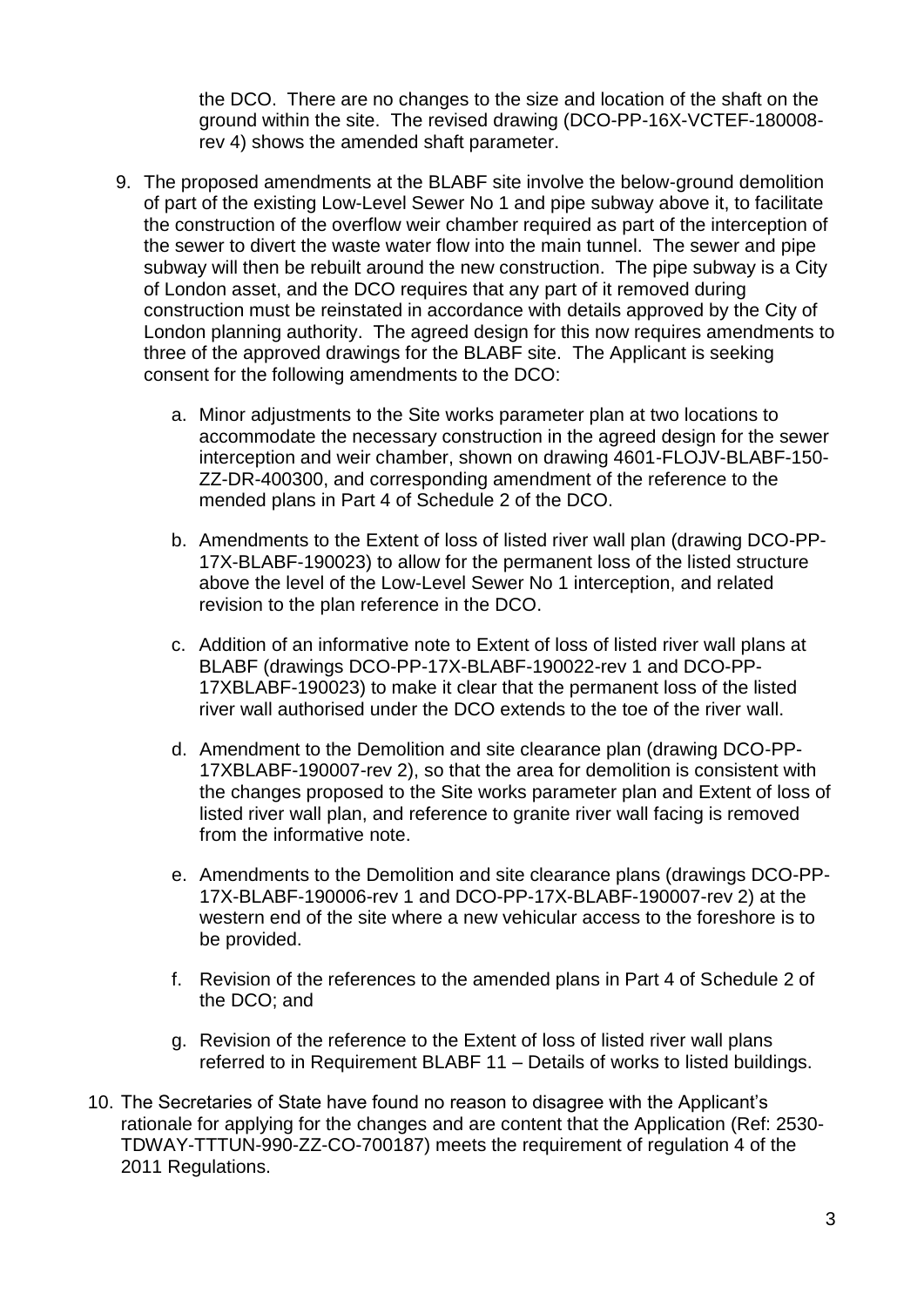# **Summary of the Secretaries of State's Decision**

11. The Secretaries of State are satisfied that the changes requested by the Applicant are not material ones and have decided under paragraph 2(1) of Schedule 6 to the 2008 Act to make an Order amending the 2014 Order as requested in the Application. This letter is the notification of the Secretaries of States' decision in accordance with regulation 8 of the 2011 Regulations.

# **Consideration of the Materiality of the Proposed Changes**

- 12. The Secretaries of State have given consideration as to whether the Application is for a material or non-material change.
- 13. There is no statutory definition of what constitutes a 'material' or 'non-material' change for the purposes of Schedule 6 to the 2008 Act and Part 1 of the 2011 Regulations. Paragraph 2(2) of Schedule 6 to the 2008 Act requires the Secretaries of State, when deciding whether a proposed change is material, to have regard to the effect of the change, together with any previous changes made under that paragraph, on the development consent order (DCO) as originally made. The Applicant's updated assessments confirm that the proposed changes would not result in new or materially different likely significant effects to those previously assessed.
- 14. The Secretaries of State have considered the materiality of the changes proposed in the Application against characteristics<sup>1</sup> that indicate a change to a consent is more likely to be treated as material, as follows:
- a. *Environmental Statement – a change to a DCO requires an updated Environment Statement to take account of new, or materially different, likely significant effects on the environment*

The Application considers the likely environmental impacts of the proposed changes against the scheme assessed in the Environmental Statement which accompanied the original DCO application. The Application concludes that the amendment will not result in any new, or materially different significant effects on the environment. The Secretaries of State have considered the information provided and have no reason to disagree with the assessments, and therefore conclude that no update is required to the Environmental Statement as a result of the proposed change to the 2014 Order.

b. *Habitats and Protected Species – a change to a DCO would invoke a need for a Habitats Regulations Assessment or the need for a new or additional licence in respect of European Protected Species*

The proposed changes will not impact on a Natura 2000 site (i.e. a Special Area of Conservation or a Special Protection Area) nor a Ramsar site, so there is no requirement for a Habitats Regulations Assessment. The Secretaries of State note that Natural England raised no objections to the proposed changes and did not advise that

1

<sup>1</sup> The Department for Communities and Local Government's 'Planning Act 2008: Guidance on Changes to Development Consent Orders', published in December 2015 <https://www.gov.uk/government/publications/changes-to-development-consent-orders>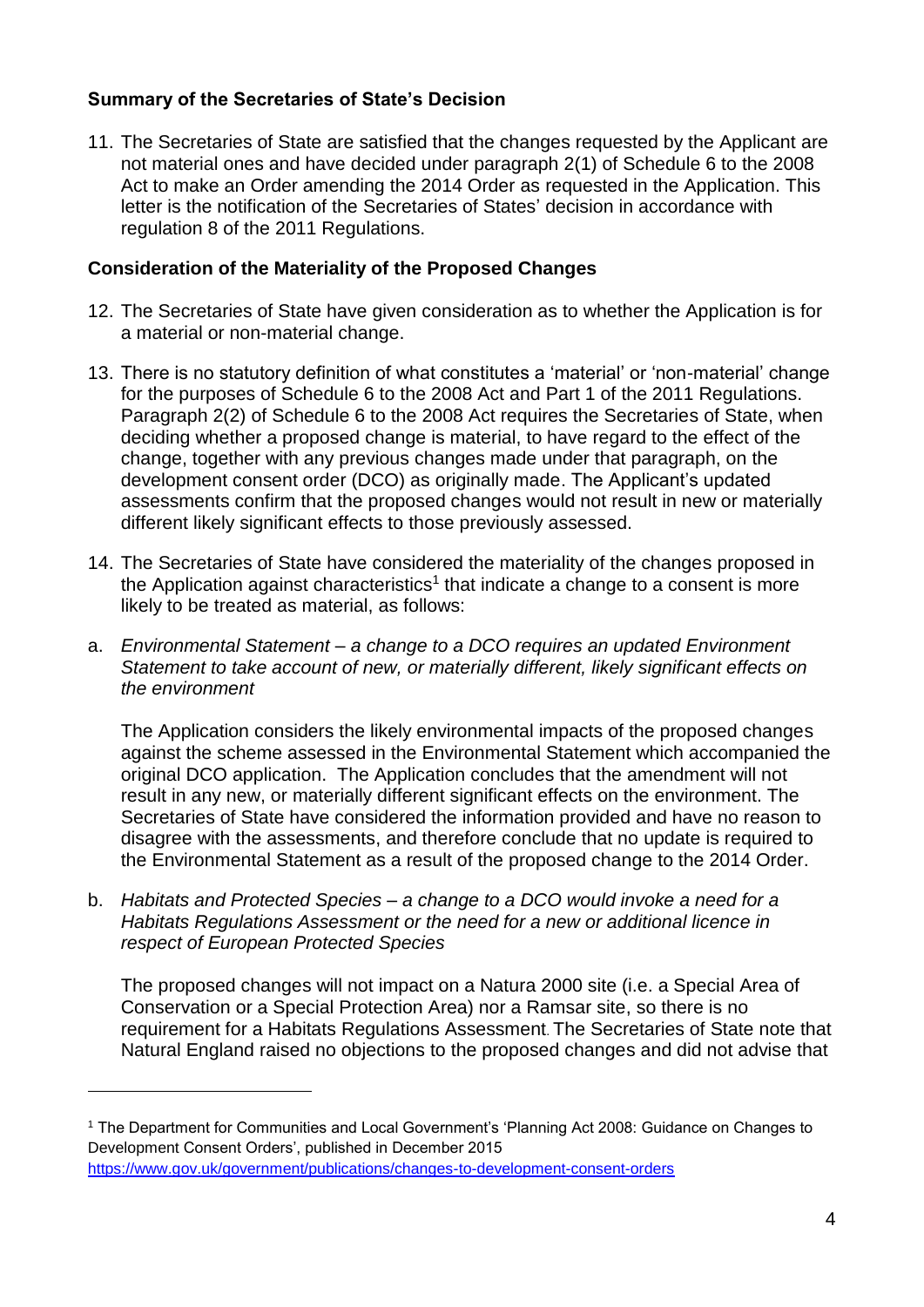an Appropriate Assessment was required. The Secretaries of State also consider that there is no need for a new or additional licence in respect of any European Protected Species.

c. *Compulsory Acquisition – a change that would authorise the compulsory acquisition of any land, or an interest in or rights over land, that was not authorised through the original DCO*

The Secretaries of State note that the proposed changes at the VCTEF and BLABF sites do not involve a requirement for compulsory acquisition of any land, or an interest in or rights over land, that was not authorised through the original DCO.

d. *Impact on Businesses and Residents – the potential impact of the proposed changes on local people*

The Secretaries of State also note that the proposed changes do not constitute a change to the planned works at either the VCTEF or the BLABF sites, and as such will not have a material effect on businesses and residents with respect to traffic and transport, air quality and odour and noise and vibration.

- 15. Previous applications for a non-material change to the DCO were approved in 2017 (SI 2017/659), in 2018 (SI 2018/1262), and in 2020 (SI 2020/268). In considering the materiality of the proposed change, the Application takes into account the effect on the DCO of the previous amendments. The Application concludes that the cumulative impact of the previous sets of amendments and this one is not considered to result in any material change to the DCO as originally made. The Secretaries of State have considered the information provided and have no reason to disagree with the assessment.
- 16. Following the publicity and consultation, no representations were made disputing the Applicant's position that the proposed changes are non-material in nature. The Secretaries of State have no reason to disagree with the Applicant's assessment of materiality, and having regard to the effect of the proposed change, together with the previous changes made under that paragraph, on the 2014 Order as originally made, the Secretaries of State are satisfied that the proposed changes in the Application are appropriately categorised as non-material changes (for the purposes of paragraph 2 of Schedule 6 to the 2008 Act). The Application has therefore been handled in accordance with Part 1 of the 2011 Regulations.

#### **Consultation and Responses**

- 17. Following a request from the Applicant on 25 September 2019, on 12 December 2019 the Secretaries of State consented to allow, in accordance with regulation 7(3) of the 2011 Regulations, the Applicant to consult a more limited number of persons than would ordinarily need to be consulted under regulation 7(2). The reasons for that grant of consent are set out in the decision letter issued by the Secretaries of State on 12 December 2019.
- 18. In accordance with the requirements of regulation 7(1) of the 2011 Regulations specified parties were consulted about the Application by the Applicant. The consultation ran from 21 May to 28 June 2020.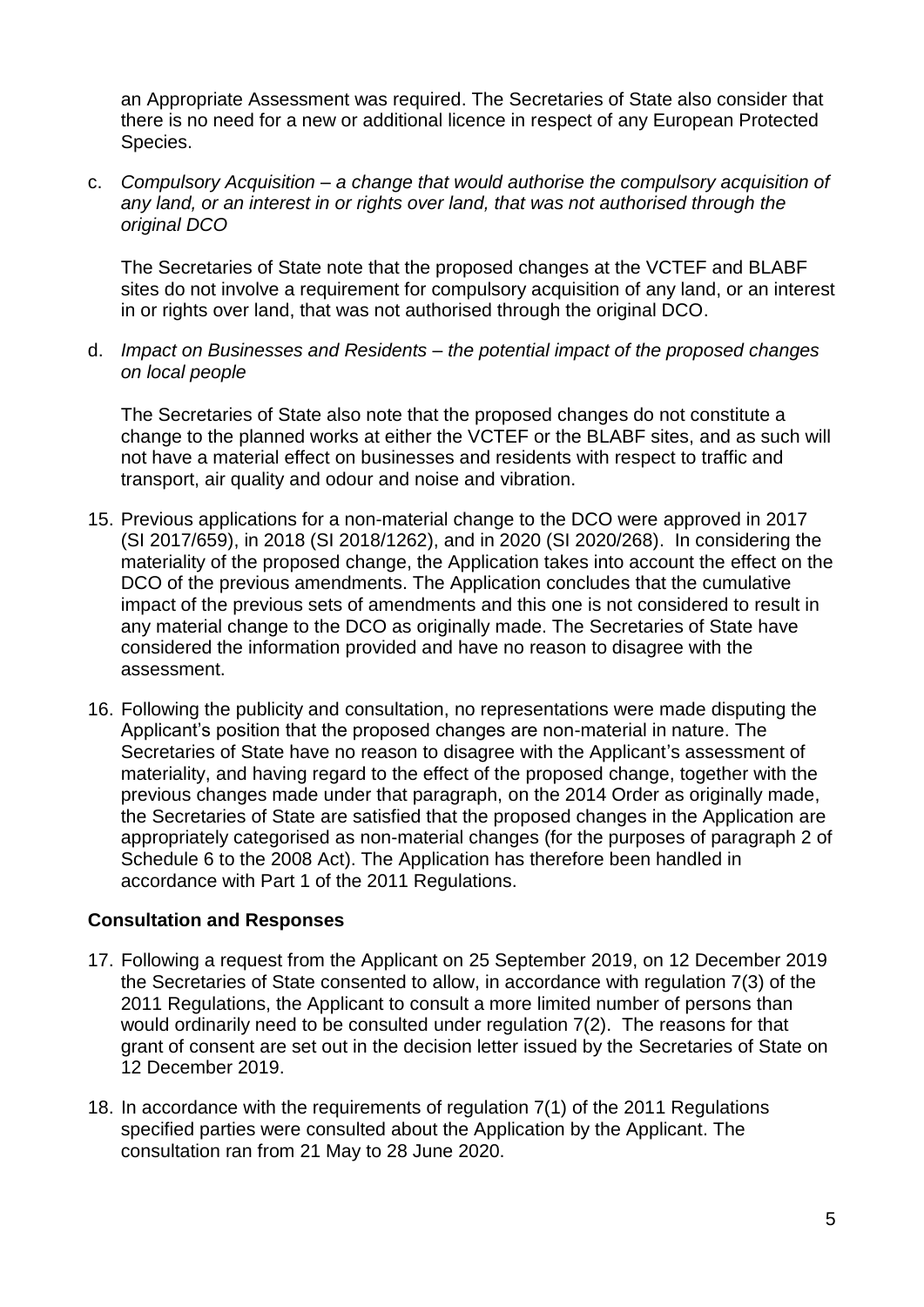- 19. Representations were received during the consultation period from Historic England, the Environment Agency, the Greater London Authority, the Port of London Authority, the City of London, the City of Westminster, and Natural England.
- 20. In accordance with regulation 6 of the 2011 Regulations a notice of the Application was also published for two consecutive weeks in the local press, the London Evening Standard, and was made publicly available on the Planning Inspectorate's website, providing an opportunity for anyone not consulted about the Application to also submit representations to the Planning Inspectorate. No representations were received as a result of this publicity.
- 21. The Secretaries of State have carefully considered the representations received and note that none of them raise any objections to, or make substantive comments on, the Application.
- 22. The Secretaries of State, having carefully considered all the representations received, do not consider that any further information needs to be provided by the Applicant or that any further consultation of those already consulted or any wider consultation is necessary before determining the Application.

# **Environmental Impact Assessment**

23. The Secretaries of State are satisfied that the information in the Application is sufficient for them to make a determination on the Application. The Secretaries of State have considered whether the Application would be likely to give rise to any new significant effects, or materially different effects when compared to the effects set out in the Environmental Statement for development authorised by the 2014 Order and are content that there is no need for completion of an Environmental Impact Assessment.

#### **The Secretaries of States' Conclusions and Decision**

24. For the reasons given in this letter the Secretaries of State are satisfied that the change to the 2014 Order applied for is not material when considered in the context of development authorised by the 2014 Order and, therefore, have made an Order in the form of a statutory instrument to amend the 2014 DCO. This is substantially in the form of the draft Order submitted with the application, subject to a number of minor modifications, set out below.

#### **Amendments to the Order**

- 25. The following modifications have been made by the Secretaries of State to the revised draft Order suggested by the Applicant on 21 May 2020:
	- a. the Secretaries of State have removed the third paragraph in the pre-amble, referring to the consultation responses, as largely duplicating the purpose of the fourth paragraph;
	- b. the Secretaries of State have also decided to make various drafting changes which do not materially alter the effect of the Order, including changes to conform with current practice for Statutory Instruments, changes in the interests of clarity and consistency (e.g. in relation to footnotes), and changes to ensure that the Order has the intended effect.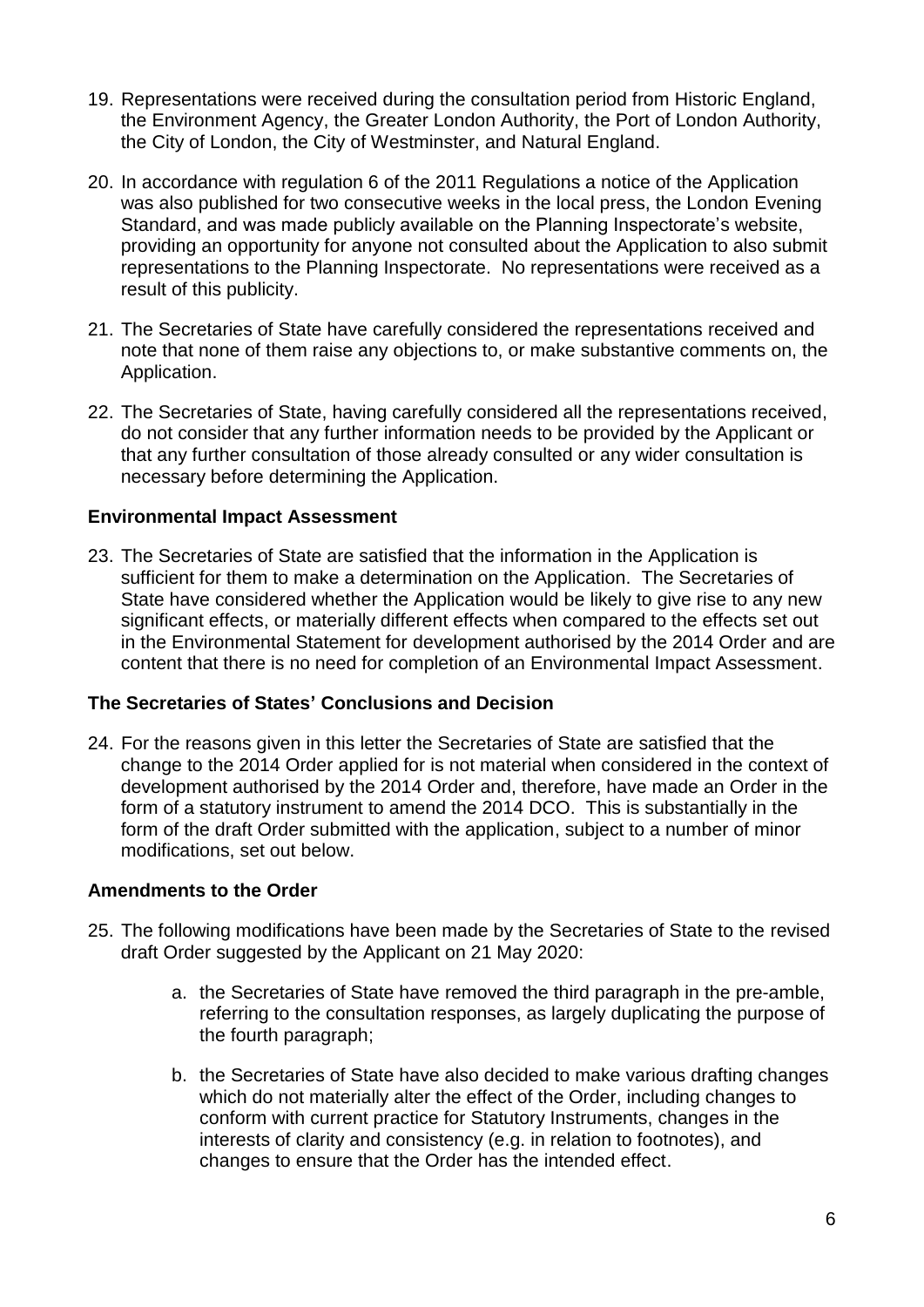## **Challenge to Decision**

26. The circumstances in which the Secretaries of State's decision may be challenged are set out in the note attached as an Annex to this letter.

# **Publicity for Decision**

27. The Secretaries of State's decision on this Application is being notified as required by regulation 8 of the 2011 Regulations.

*Stephen Jewell Mary Jeavans*

**Stephen Jewell Mary Jeavans** 

**Ministry of Housing, Communities and Local Government**

**Department for Environment, Food & Rural Affairs**